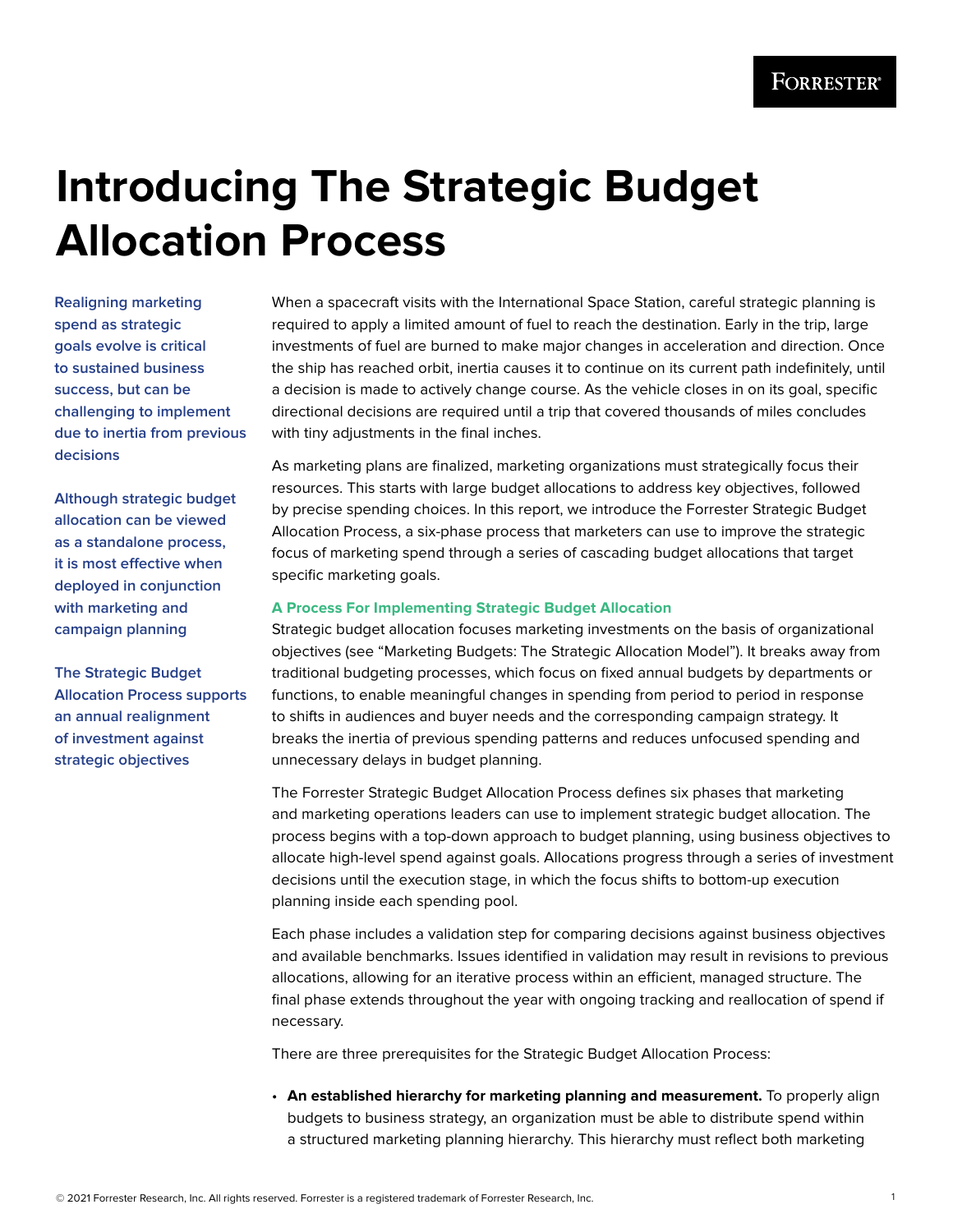## Forrester's Three Nested Planning Processes

#### Goal Marketing Strategy **Setting Functional** Planning Execution Evolution **Design Architecture** Set Campaign Goals **Determine** Audience **Strategic** Alignment Plan Campaign Plan **Execution Optimize** Marketing **Objectives** Campaign **Distribution** Campaign Design Functional Alignment **Execution** Strategy Value **Tracking** The Campaign Implementation Process The Strategic Budget Allocation Process

## The Marketing Planning Process

strategy and regional or business unit structures, as well as track results at each of those levels in the final phase of the process (see "Introducing The Campaign Measurement Framework" and "Gaining Clarity: The Program Taxonomy").

• **Marketing KPIs aligned to the planning and measurement hierarchy.** Allocating budget strategically requires a set of aligned marketing objectives that ladder up to the planning and measurement hierarchy. Key objectives for each area (e.g., revenue generation) should combine to achieve the high-level goals for the

marketing function. Although each area is expected to have goals that do not ladder up to the organization at large, marketers must understand the relative priority of achieving those goals with limited resources.

• **Alignment between marketing and finance.** To successfully implement this process, marketing and finance must closely track budget and spend. Key data points to track may include targeted segments, program family classifications, functional teams, tactic metadata, the position of each activity in the planning and measurement hierarchy, or common regional and business unit breakdowns. Marketers must work with the finance team to ensure that a process is in place to flag budgets and matching spend.

Although strategic budget allocation can be conducted as a standalone process, it works best when it is implemented as the third step in a series of interconnected and nested planning efforts that starts with the Marketing Planning Process and continues with the Campaign Implementation Process (see "Introducing The SiriusDecisions Marketing Planning Process" and "Introducing The SiriusDecisions Campaign Implementation Process"). Each of these related processes contains budgeting steps that make up the six phases of the Strategic Budget Allocation Process.

#### **Phase One: Marketing Objectives**

The first phase focuses on arriving at a top-level fiscal-year allocation for the marketing function that is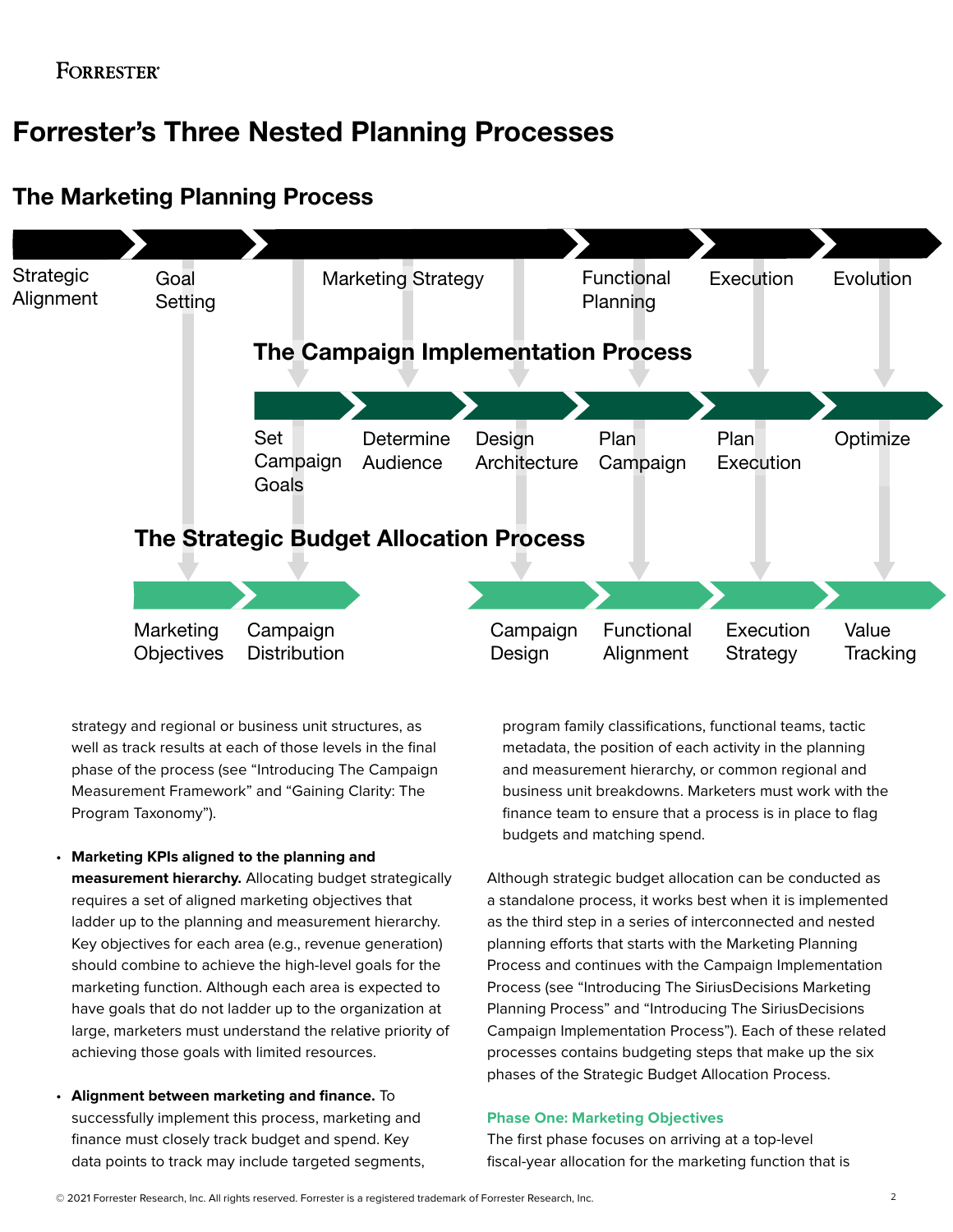## **FORRESTER®**

## **The Strategic Budget Allocation Process**

| Marketing<br><b>Objectives</b>                            | Campaign<br><b>Distribution</b>                          | Campaign<br>Design                           | <b>Functional</b><br>Alignment                                       | <b>Execution</b><br><b>Strategy</b>                             | Value<br>Tracking                                               |
|-----------------------------------------------------------|----------------------------------------------------------|----------------------------------------------|----------------------------------------------------------------------|-----------------------------------------------------------------|-----------------------------------------------------------------|
| Translate<br>business goals<br>into preliminary<br>budget | Determine how<br>to divide<br>marketing<br>program spend | Divide spend<br>across campaign<br>hierarchy | Map campaign<br>spending to org<br>structure and<br>program families | Fund campaign<br>activities across<br>the marketing<br>calendar | Track spend<br>and reallocate<br>as needed to<br>maximize value |

broken into personnel and program pools. It aligns to phase two of the Marketing Planning Process: goal setting. Typically, the CMO and leaders from product management, solution marketing, and customer marketing are the key contributors in this initial phase. The marketing operations team provides support throughout all phases of the process.

The leadership team uses an estimate of the organization's total budget for the next year (most likely based on an increase or decrease from the previous year's total). Next, the team splits that allocation into the following pools:

- **Personnel.** This amount represents the full cost of personnel and most fixed marketing costs, which includes all people-related costs (e.g., compensation, benefits, training, travel — unless the travel is related to a specific marketing program). The accounting functions in most organizations manage capital depreciation and amortization outside the marketing allocation, so those budgets may be omitted.
- **Program.** This amount represents the remaining discretionary marketing budget, which will be subdivided in later phases. This constitutes the development and execution fund for all campaigns, as well as anything considered an expense item (including outside services).

To determine the proportion of budget allocated to each of these pools, marketers must balance the strategic importance of each objective with a realistic estimate of the personnel and program costs of achieving that objective on the basis of past marketing performance (also see "Tracking The True Costs of B2B Marketing 2020" for budget benchmark data that can be used to validate allocations for most of the phases in this process).

#### **Phase Two: Campaign Distribution**

The second phase determines how marketing leaders can further allocate marketing program spend into campaign and out-of-campaign budgets. This phase aligns with phase two in the Campaign Implementation Process: setting campaign goals. In this phase, the CMO is still a key participant, in addition to the marketing leadership and campaign teams.

- **Campaign spend.** This budget pertains to all expenses associated with campaign asset development, global execution, and field execution.
- **Out-of-campaign spend.** This budget includes all remaining costs, which are associated with activities that are not tied to specific campaigns (e.g., shared services, user conferences, special projects, corporate marketing, marketing operations). This includes marketing spend that cannot be specifically tied to any one campaign objective (e.g., agency retainers, website costs). The key distinction for out-of-campaign spend is that a hierarchy of campaign objectives cannot be used to allocate budget.

When making this allocation, marketers must decide how much funding can be assigned to out-of-campaign spend while still achieving campaign goals, using past